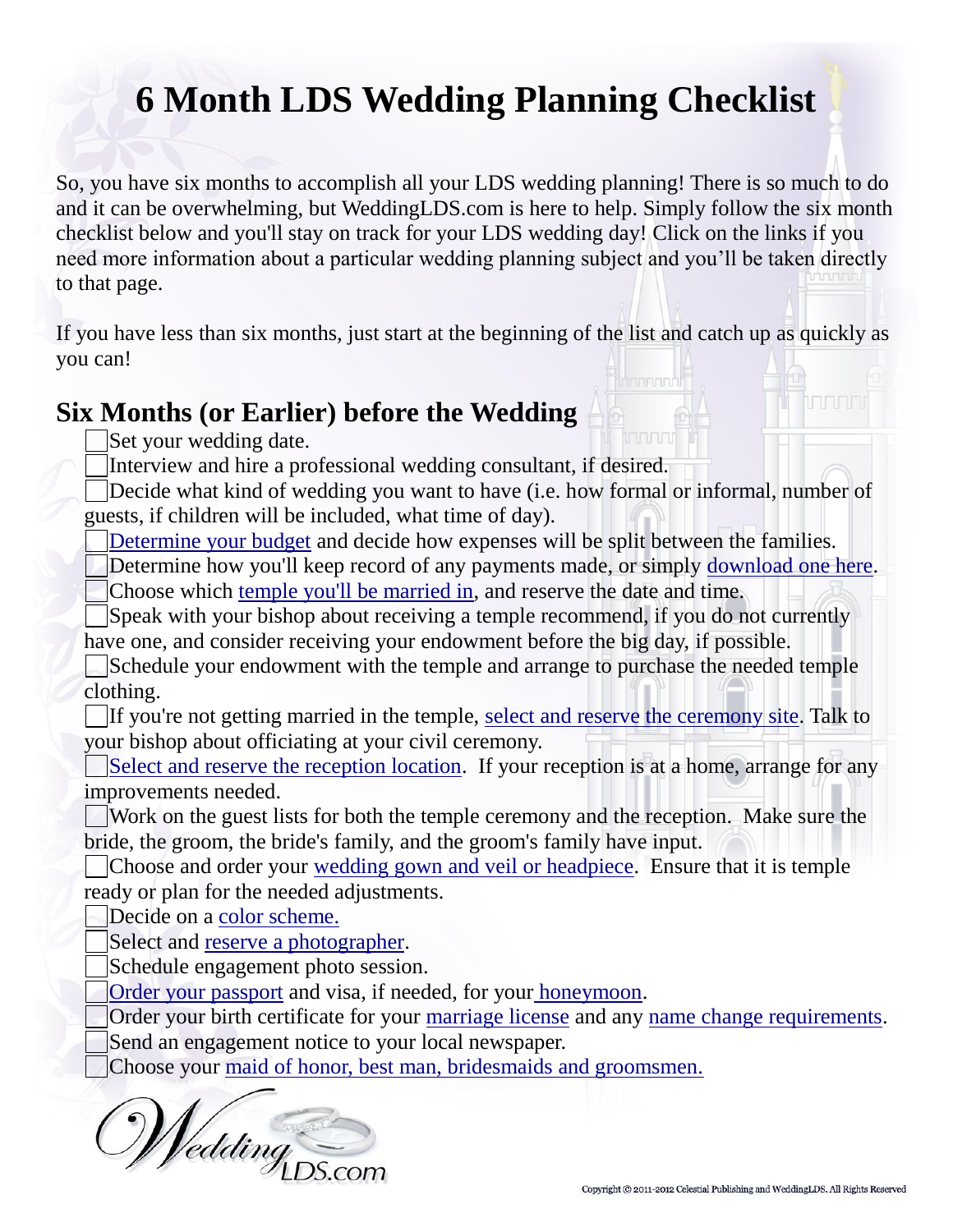Download the calendar to keep track of important events (i.e. showers, luncheons, wedding-related appointments, etc.)

Register for institute temple preparation classes, if available. You can also ask your bishop if the ward will be holding temple preparation classes or marriage and family relations classes in the near future so you can attend.

Choose your attendants' attire. Don't forget shoes and accessories!

Select and [book a caterer,](http://www.weddinglds.info/lds-reception-catering) if desired, or begin to [plan the menu for your reception.](http://www.weddinglds.info/lds-reception-catering/lds-wedding-catering)

Audition, select and book the [DJ or musicians](http://www.weddinglds.info/music-for-lds-weddings) for your reception.

If you're having a civil ceremony, audition, select, and book the ceremony organist or musician(s). <u>Innonon</u>

Choose and [reserve a florist.](http://www.weddinglds.com/lds-bride/lds-wedding-flowers)

Select and book a videographer.

Design a wedding website with basic information. You can always add more details later.

## **Four to Six Months before the Wedding**

Schedule fittings for yourself and attendants.

Reserve the [wedding night bridal suite.](http://www.weddinglds.info/choose-a-state)

Send out your save-the-date cards, if desired.

Register for gifts.

Start shopping for your spouse-to-be's wedding gift.

Select and order your [wedding invitations, announcements, thank-you notes,](http://www.weddinglds.com/lds-wedding-invitations) etc.

Reserve any rental items needed.

Finalize your guest lists for the reception and the temple ceremony and hunt down full names and addresses.

Address your invitations.

Determine a date, time, and location for your [rehearsal dinner.](http://www.weddinglds.info/lds-reception-catering/rehearsal-dinner-for-lds-weddings)

Arrange accommodations for your out-of-town guests, if necessary.

[Start planning your honeymoon.](http://www.weddinglds.com/honeymoon-tips) Arrange for time off work, if needed.

[Purchase your shoes](http://www.weddinglds.com/lds-bride/lds-brides-accessories/choosing-wedding-shoes) and [accessories](http://www.weddinglds.com/lds-bride/lds-brides-accessories) and start breaking your shoes in.

If you're being sealed in the temple, arrange for a host or hostess to be with those waiting outside the temple, including any children.

*ledding*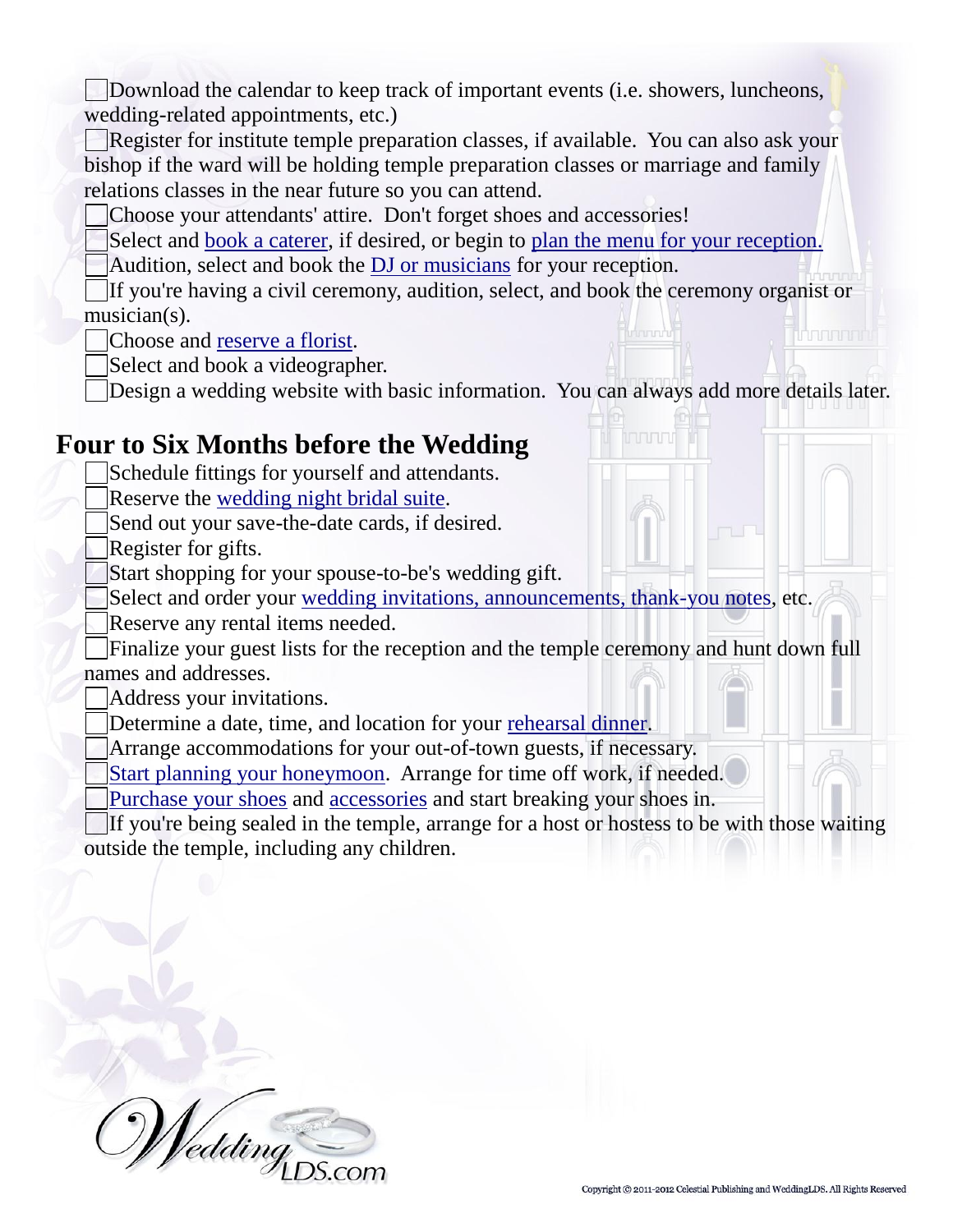## **Two to Four Months before the Wedding**

Choose a bakery and [order your wedding cake.](http://www.weddinglds.info/wedding-cakes-for-lds-receptions)

Order any party favors desired.

Decide on reception decorations and order or begin making them.

[Arrange for transportation](http://www.weddinglds.info/lds-reception-and-open-houses/lds-wedding-reception-day-transportation) on your wedding day.

[Check on local laws](http://usmarriagelaws.com/search/united_states/index.shtml) regarding blood tests or marriage license requirements.

Shop for [wedding rings](http://www.weddinglds.com/lds-wedding-rings) and have them engraved, if desired.

Consider having your teeth bleached or cleaned.

Consider writing a will and/or a prenuptial agreement.

Plan activities for your out-of-town guests for before and after the wedding. Buy gifts for your attendants.

Have bridal portraits taken, if desired.

Arrange for health, car, life and/or renters' insurance for after the wedding.

Determine where you'll live after the wedding, including looking for an apartment, if necessary.

Schedule an appointment with an OB/GYN and decide about birth control.

## **Six to Eight Weeks before the Wedding**

Mail your invitations.

Keep a record of RSVPs and gifts received (you can download sheets here). Send thank you notes as gifts are received.

Determine your [hairstyle](http://www.weddinglds.com/lds-bride/bridal-hairstyles-for-lds-brides) and [makeup.](http://www.weddinglds.com/lds-bride/bridal-makeup-tips-for-your-lds-wedding-day)

Schedule hair and makeup appointments for the day of the wedding, if desired. If doing your [hair and makeup yourself, practice!](http://www.weddinglds.com/lds-bride/bridal-hairstyles-for-lds-brides/diy-wedding-hairstyles)

Purchase wedding day accessories (i.e., [guest book,](http://www.weddinglds.info/lds-reception-and-open-houses/lds-reception-details/lds-wedding-reception-guest-book) [cake knife set,](http://www.weddinglds.info/wedding-cakes-for-lds-receptions/cake-cutting-ceremony) etc.)

Coordinate with the [mother of the bride](http://www.weddinglds.com/parents/mother-of-the-lds-bride) and the [mother of the groom](http://www.weddinglds.com/parents/mother-of-the-lds-groom) regarding their dresses.

Check on [name change requirements](http://www.weddinglds.com/after-the-lds-wedding/changing-your-name) for your driver's license, social security care, insurance policies, bank accounts, etc.

Select and reserve tuxedos or other attire for the [groom,](http://www.weddinglds.com/lds-groom/tuxedos-a-guide-for-the-lds-groom) [groomsmen,](http://www.weddinglds.com/attendants/best-man-and-groomsmen/tuxedos-a-guide-for-lds-groomsmen) and father of the [bride](http://www.weddinglds.com/parents/father-of-the-lds-bride) and [father of the groom.](http://www.weddinglds.com/parents/father-of-the-lds-groom/father-of-the-groom-tuxedo-tips)

[Finalize your menu](http://www.weddinglds.info/lds-reception-catering) for the reception.

Find "something old, something new, something borrowed, something blue, and a penny for your shoe."

Ask someone to serve as the [guest book attendant](http://www.weddinglds.info/lds-reception-and-open-houses/lds-reception-details/lds-wedding-reception-guest-book) and determine where and when to have guests sign in, and where to place any gifts received the day of the wedding.

*ledding* 

uhununu

tranan

**TUR**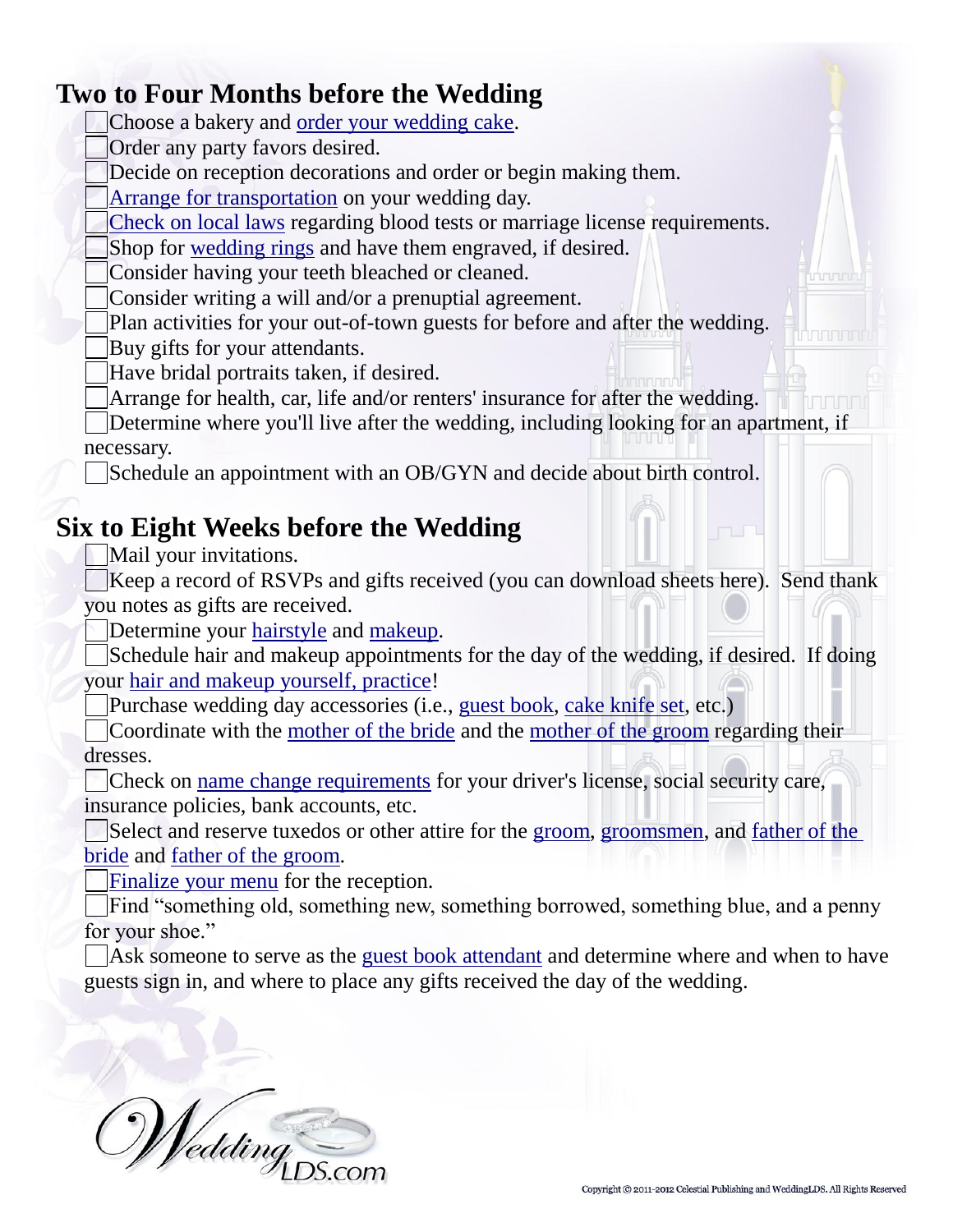## **Two to Six Weeks before the Wedding**

Obtain the [marriage license.](http://www.weddinglds.com/marriage-license)

Arrange for the final fitting for your wedding gown and bridesmaids' dresses.

Finalize the wedding flowers with your florist.

Finalize rehearsal dinner plans.

Create a detailed timeline for your wedding party and any professionals you've hired.

Confirm reservations and details with your photographer, caterer, DJ, videographer, baker and any other professionals you've hired, including any [special photos](http://www.weddinglds.com/lds-wedding-photography/lds-wedding-pictures-list) wanted, specific [music during a first dance,](http://www.weddinglds.info/music-for-lds-weddings/lds-first-dance-wedding-songs) etc.

[Start packing](http://www.weddinglds.com/honeymoon-tips/honeymoon-packing-list) for the honeymoon.

Determine when and where to hold a receiving line, if desired.

Contact guests who haven't RSVP'd.

Plan reception room layout and seating, if applicable.

Contact your local newspaper and find out their requirements for wedding announcements.

## **The Last Week**

Pick up all wedding attire. Have your wedding party try everything on to make sure it fits.

Finalize your guest count and confirm with your caterer.

Familiarize yourself with your guest list.

Arrange for "getaway" transportation.

Confirm honeymoon reservations and accommodations. Pick up tickets and travelers checks, if applicable.

Finish packing for your honeymoon.

Notify the post office to hold your mail while you are out of town, or change your mailing address. This can be done online at [www.usps.com.](http://www.usps.com/)

Make sure all bills are paid through a week after your return from your honeymoon so you don't have to worry about them.

Have the groom get a haircut.

Get a manicure and pedicure.

Arrange for someone to return rental items after the wedding.

Provide each member of the wedding party with a detailed timeline for the wedding day.

'edding

Annan a